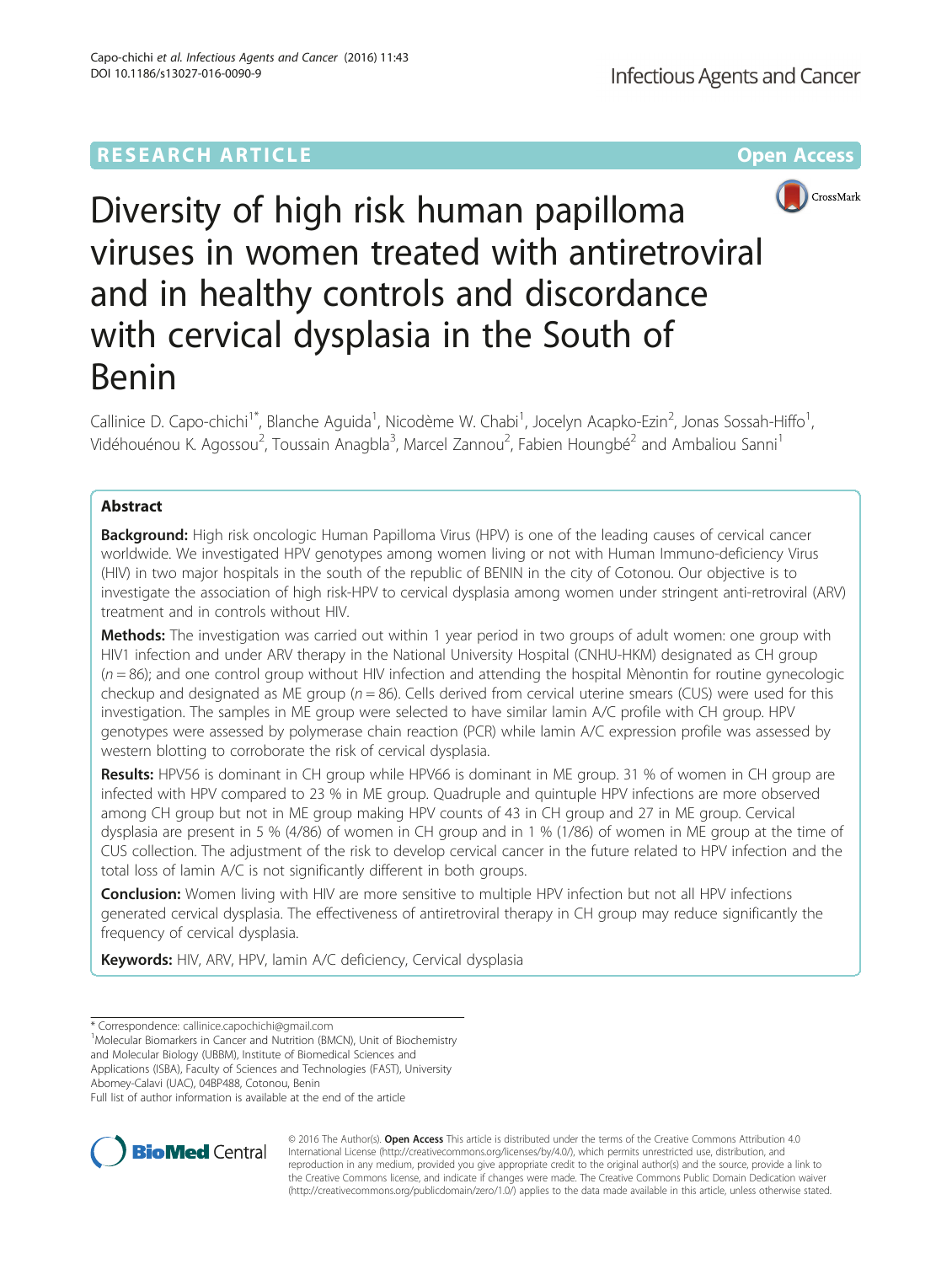# Background

Human Papilloma Viruses (HPV) viruses come in diverse genotypes. High risk HPVs (HR-HPV) are some of the leading causes of cervical cancer worldwide [\[1](#page-8-0)–[6](#page-8-0)]. Over 200 genotypes have been identified and the HR-HPVs are linked to the occurrence of cervical carcinomas [\[1](#page-8-0)–[6](#page-8-0)]. Health disparities in developed and developing countries render some population such as African, Asian, Hispanic and Mexican women more vulnerable to these diseases [[6\]](#page-8-0). The co-infection HPV/HIV is more investigated due to the collaborative effects of both viruses to generate cervical dysplasia [[7](#page-8-0), [8](#page-8-0)]. HPV infections are more observed in population living with HIV due to the deregulation of the immune system [\[9, 10](#page-8-0)]. Underneath the complex interaction between nuclear components and viral components toward cancer development, the stability of lamin A/C should always be taken into consideration [\[11](#page-8-0), [12](#page-8-0)]. Although the high frequency of cervical dysplasia among women living with HIV was often associated to the co-infection HPV/HIV [[1](#page-8-0)–[8\]](#page-8-0); there are factors else than HPV that may also be involved in cervical dysplasia [\[11, 12\]](#page-8-0). Studies performed in four West African countries including Benin, has shown that cervical cancer ranks number one in women living with HIV and number second in women negative for HIV [[13\]](#page-8-0). The present study was done to verify the HPV genotypes among women living with HIV and treated with ARV compared to women with no HIV infection and the association to the loss of lamin A/C and cervical dysplasia in the city of Cotonou (South of the Republic of BENIN).

# Methods

### Population study

The investigation was carried out within 1 year period in two groups of adult women: one group with HIV1 infection and under ARV therapy in the National University Hospital (CNHU-HKM), designated as CH group  $(n =$ 86); and one control group without HIV infection and attending the hospital Mènontin for gynecologic routine checkup and designated as ME group ( $n = 86$ ). Women in group CH with HIV1 infection are under stringent anti-retroviral treatment at CNHU-HKM while women in group ME without HIV infection are not receiving any treatment. The CH group is under free stringent ARV treatment program offered by the Ministry of Health in BENIN.

The inclusion criteria are women of 20 to 60 years old (average 38 years) and sexually active. The exclusion criteria are women in menstruation or within third month post-partum. Signed Informed consent was obtained from all women before the collection of cervical uterine smears (CUS). Sample collections were carried out in the gynecological service under the supervision of a gynecologist and nurses. The Cervical Uterine junction was visualized with colposcopy before CUS collection [\[11](#page-8-0), [12](#page-8-0)]. This study was approved by the Research Ethic Committee of the Institute of Biomedical Science and Applications (CER-ISBA), and by the Ministry of Health in Republic of BENIN. HIV status was determined in the referral hospital (CNHU-HKM) with a rapid HIV test (Determine<sup>(R)</sup>, Abbott Diagnostics) or  $Genie2^{(\tilde{R})}$  (Bio-Rad, Marnes-La-Coquette, France) test as previously reported [\[13](#page-8-0)].

# Cell collection and processing

To collect CUS for HPV and lamin A/C analyses, a disposable sterile speculum was introduced in the vagina along with a disposable cytobrush to reach the cervicaluterine junction where cells were collected by rotating the cytobrush clockwise twice. The brush was placed in a 50 ml collection tube containing 5 ml of sterile ice cold phosphate buffer saline (PBS) to collect cells. Cells were kept on ice and delivered within an hour to the laboratory (Unit of Biochemistry and Molecular Biology UBBM, Cotonou, BENIN) for processing. All collection tubes were centrifuged to gather cell pellets which were washed once with ice cold PBS before splitting them in several Eppendorf tubes (i) for the extraction of genomic DNA to genotype HR-HPV; (ii) for the analysis of lamin A/C proteins by western blot. The procedures followed were in accordance with the ethical standards of our institutional committee on human experimentation and in accordance with the Helsinki Declaration as previously reported [[12](#page-8-0)].

# Reagents

HPV multiplex primers, Agarose powder, Ethylenediaminetetraacetic acid (EDTA), 2- deoxyribonucleic acid (DNA) ladder and ethidium bromide were from Sigma-Aldrich (France). Tris-Base, glycine, sodium dodecyl sulfate, bis-acrylamide and nitrocellulose membrane, the protein ladder and the peroxidase conjugated secondary antibodies anti-rabbit and antimouse were purchased from Bio-Rad Inc (USA). Sodium chloride (NaCl), potassium chloride (KCl), Tween-20, protease inhibitor phenyl-methyl-sulfonyl fluoride (PMSF), 2-mercaptoethanol, methanol, glycerol, 1,4-Dithiothreitol (DTT), sodium fluoride (NaF), sodium azide (NaN<sub>3</sub>), Tris-Hydrochloride (tris-HCl) and sodium dodecyl sulfate (SDS,  $NaC_{12}H_{25}SO_4$ ) were from Sigma-Aldrich (USA). The primary antibody against lamin A/C was purchased from Transduction Lab (USA). Antibody against ß-tubulin was from Santa Cruz Biotechnology (CA, USA). The chemo-luminescence reagent "Super Signal West Dura Extended Duration Substrate" made by PIERCE was from Thermo Scientific (Rockford, IL USA) and was used on Western blot membranes for protein revelation after exposure to X-ray films [\[12](#page-8-0)].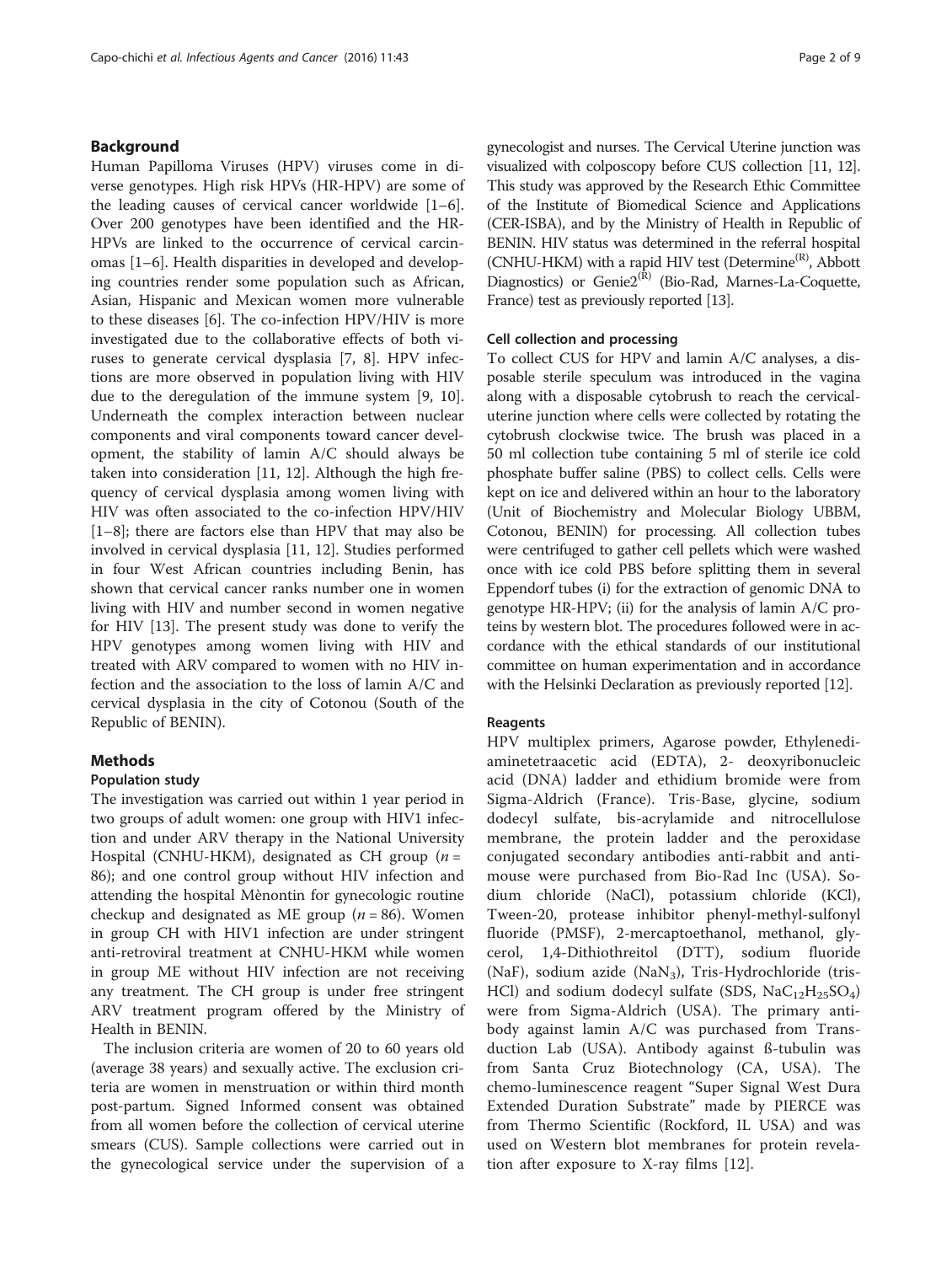# DNA extraction

DNA was extracted from cell pellets (i) by the phenolchloroform method after cell membrane disruption with lysis buffer containing proteinase K (20 mg/ml) and RNAse as previously reported [\[12\]](#page-8-0). Phenol was added to the cell lysate (V/V) and centrifuged at 10,000 rpm at  $4^{\circ}$ C for 10 min to collect the upper aqueous phase into a new Eppendorf tube followed by the addition of chloroform (V/V) and another centrifugation (10,000 rpm at  $4 °C$  for 10 min). The supernatant was collected in a new Eppendorf tube and ice cold ethanol (96 %) was added at -20 °C for 4 h to precipitate DNA. The DNA pellet was recovered after centrifugation (12,000 rpm at  $4 °C$  for 10 min), was washed with ice cold ethanol (70 %) and then collected after centrifugation at 12,000 rpm at 4 °C for 5 min. The DNA pellet was air dried at 55 °C for 20 min, and solubilized in tris-EDTA (TE) buffer. The concentration of DNA was measured with a spectrophotometer (260 nm). Soluble DNA extract is stored in freezer until needed for genotyping of HPV by Polymerase chain reaction "PCR" [[12\]](#page-8-0).

### PCR and genotyping of HPV

The quality of DNA was assessed by amplifying ß-actin gene before setting up the PCR with HPV multiplex primers for genotyping. A nested multiplex PCR (NMPCR) assay that combines degenerate E6/E7 consensus primers and type specific primers was done as previously reported [[12](#page-8-0)]. For each PCR reaction, positive and negative controls were used. A first consensus PCR was performed with human sequences (GPEG from SIGMA-Aldrich) to confirm the presence of HPV DNA. After the first PCR the amplified product was used again for a second amplification with the set of multiplex primers (nested PCR) to determine the genotype of HPV as previously described [[12\]](#page-8-0). The multiplex primers used can detect the high grade oncogenic HPV and the low grade oncogenic HPV. The genotypes were divided in 4 groups according to the set of primers. The set 1 of primers is able to detect HPV16; HPV 18; HPV 31; HPV 59; HPV 45 and yield PCR products of 457; 322; 263; 215 and 151 base pairs (bp), respectively. The set 2 of primers is able to detect HPV 33; HPV 6/11; HPV 58; HPV 52; HPV 56; and yield PCR products of 398; 333; 274; 229 and 181 bp respectively. The set 3 of primers is able to detect HPV35; HPV 42; HPV 43; HPV 44 with PCR products of 358; 277; 219 and163 bp respectively. The set 4 of primers is able to detect HPV68; HPV 39; HPV 51; HPV 66; yielding PCR products of 333; 280; 223 and 172 bp respectively. The PCR products were run through 1.5 % agarose gel to separate amplicons according to their size. Amplified bands were detected by ethidium bromide staining under UV light. The HPV genotype was determined according to the molecular size of the band as specified previously [[12\]](#page-8-0).

### Cell lysates and lamin A/C analysis

Cell pellets (ii) were put in lysis buffer A [50 mM tris-HCl (pH 7.9), 150 mM NaCl, 0.1 mM EDTA, 1 % NP-40, 0.5 mM DTT, 0.5 mM PMSF, 30 mM NaF and 0.5 % protease inhibitor cocktail] and kept on ice for 30 min with vigorous agitation every 5 min as previously described [[12](#page-8-0)]. Samples were boiled in SDS sample buffer for 5 min and store in freezer until analysis. Before western blotting protein samples were boiled again, loaded on 7.5 % SDSpolyacrylamide gels and run at 100 volts for 2 h in trisglycine buffer, followed by a transfer to nitrocellulose membranes with transfer buffer containing tris-glycine and 20 % methanol. The membranes were blocked with 5 % milk in 1X Tris-buffered-saline (TBS) containing 0.1 % Tween-20 (TBST) for 30 min at room temperature before incubation in primary antibody rabbit-anti-lamin A/C at room temperature. The blots were washed 4 times for 10 min with TBST and incubated with HRPconjugated secondary antibody anti-rabbit. The blots were washed 4 times for 15 min with TBST and incubated for 3 min in Super Signal West Dura Extended Duration Substrate before exposure to x-ray film and a film developer for the detection lamin A/C or of ß-tubulin as a loading control [\[12\]](#page-8-0).

# Statistical analyses

This study is a transversal case control study between HIV infected group (CH) and non HIV group (ME). The Fisher test (F-test) was used on Excel software to compare the prevalence of HPV infection between groups CH and ME. The CUS with HPV are given the value of 0 if there are not infected with HR-HPV, the value of 1 if they are infected with one type of oncogenic HPV, the value of 2 if they are co-infected with two types of HR-HPV, the value of 3 if they are co-infected with three types of HR-HPV, the value of 4 when are co-infected with 4 types of HR-HPV and the value of 5 when they are co-infected with five types of HR- HPV; the difference between group CH and ME is considered significant when  $p < 0.05$ .

The non-parametric Mann-Whitney test was used to compare lamin A/C profile between both groups. Lamin A/C profiles were given the value of 3 when normal expression was observed, the value of 2 for weak expression of lamin A/C and the value of 0 for total absence of lamin A/C. The difference between group CH and ME groups is considered significant when  $p < 0.05$ .

# Video colposcopy

Women uterine cervix was examined with a video Colposcopy (SONY) by a gynecologist. Staining with dilute acetic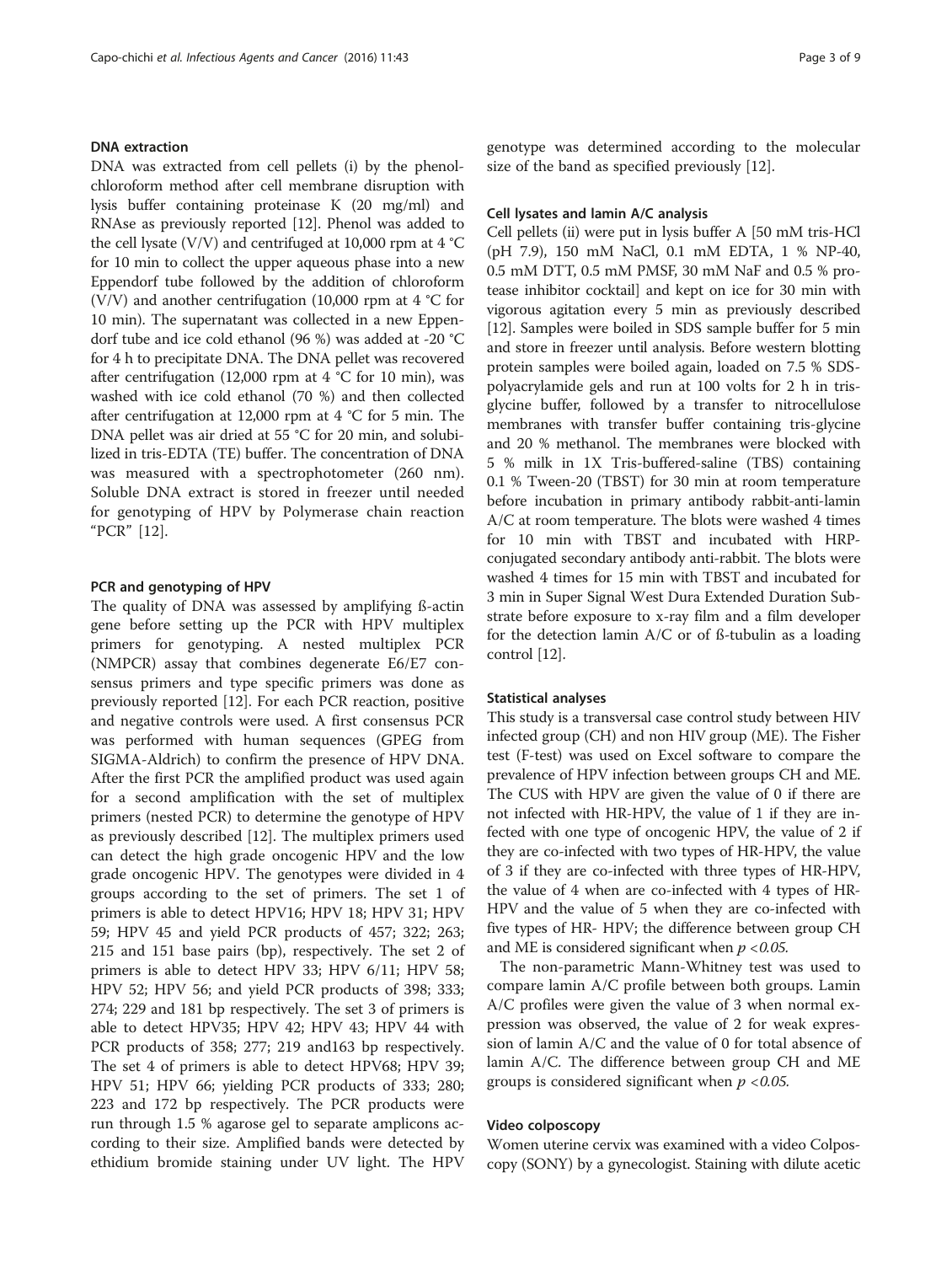acid followed by Lugol's iodine solution was done to reveal the cervical lesions if present. The lesions of the cervix appeared white when stained with acetic acid (visual inspection with acetic acid, VIAA+) and yellow when stained with Lugol's iodine solution (visual inspection with Lugol's solution, VILI) as previously reported [\[11, 12](#page-8-0)].

### Ethical considerations

The protocol of this study including objectives, participants, sample collection, analysis, and reporting of data was approved by the Ethics Committee of the Institute of Biomedical Sciences and Applications (CER-ISBA) and by the Ministry of Health in Republic of BENIN. The objectives of the study were explained to all participants before inclusion. Signed informed consent was freely obtained from all participants before sample collections for the study [[12](#page-8-0)].

### Results

# HR-HPV status in HIV population (CH group)

Dual, quadruple and quintuple HR-HPV type coinfections were observed in 7/86 (8 %) women in CH group, {(HPV56, 58); (HPV58, 43); (HPV58, 42); (HPV 35, 42); (HPV 52, 42, 66, 39); (HPV 52, 43, 66, 39); (HP V56, 33, 42, 39, 68)}. The HPV56 (9/86 = 10 %) is more frequent than HPV58 (6/86 = 7 %) and HPV42 (6/86 = 7 %) followed by HPV 52  $(4/86 = 5 \%)$ , HPV43 $(4/86 = 5 \%)$ 5 %) and HPV 39  $(3/86 = 3$  %), HPV 45  $(2/86 = 2$  %), HPV 66 (2/86 = 2 %), HPV35 (1/86 = 1 %), HPV 33(1/86  $= 1$  %) and HPV 31(1/86  $= 1$  %) as shown in Fig. 1. Unpredictably, HPV 18 and HPV16 were not detected in CH group. Overall, the co-infection HR-HPV/HIV is

present in 31 % of women in CH group while HPV counts including multiple HPV infections were 43.

#### HR-HPV status in non-HIV population (group ME)

Dual and triple HR-HPV co-infections were observed in 5/86 (5 %) of women in group ME: [HPV 45, 56]; [HPV43, 44]; [HPV18, 66]; [HPV42, 59, 68]; [HPV42, 59, 39]. In group ME, HPV 66  $(4/86 = 5%)$  is more frequent than HPV58  $(3/86 = 3 \%)$ , HPV56  $(3/86 = 3 \%)$ , HPV33  $(3/86 = 3 \%)$  followed by HPV59 (2/86 = 2 %), HPV18 (2/  $86 = 2$  %) and HPV45 (1/86 = 1 %), HPV16 (1/86 = 1 %) as shown in Fig. [2.](#page-4-0) Overall, HR-HPV infection was observed in 23 % women of ME group while total HR-HPV counts including multiple HR-HPV infections were 27. The diversity of HR-HPV genotypes makes hard to use HPV as biomarker to follow women toward cancer development in both groups.

# Analysis of HR-HPV prevalence in HIV and non-HIV populations (group CH vs group ME)

More women in CH group have significantly higher HR-HPV infections (27/86 = 31 %) than women in ME group  $(20/86 = 23 \%)$ ;  $p < 0.001$ , as shows in Fig. [3](#page-4-0) and Table [1](#page-5-0). HR-HPV counts is higher in CH group with HIV infections ( $n = 43$ ) compared to ME group without HIV ( $n =$ 27),  $p < 0.001$ . The length of ARV treatment in CH group varies between 1 to 15 years (Table [1](#page-5-0)).

# Cervical dysplasia in the context of HIV, HR-HPV and lamin A/C deficiency

The prevalence of cervical dysplasia in both groups is significantly lower than the prevalence of HR-HPV

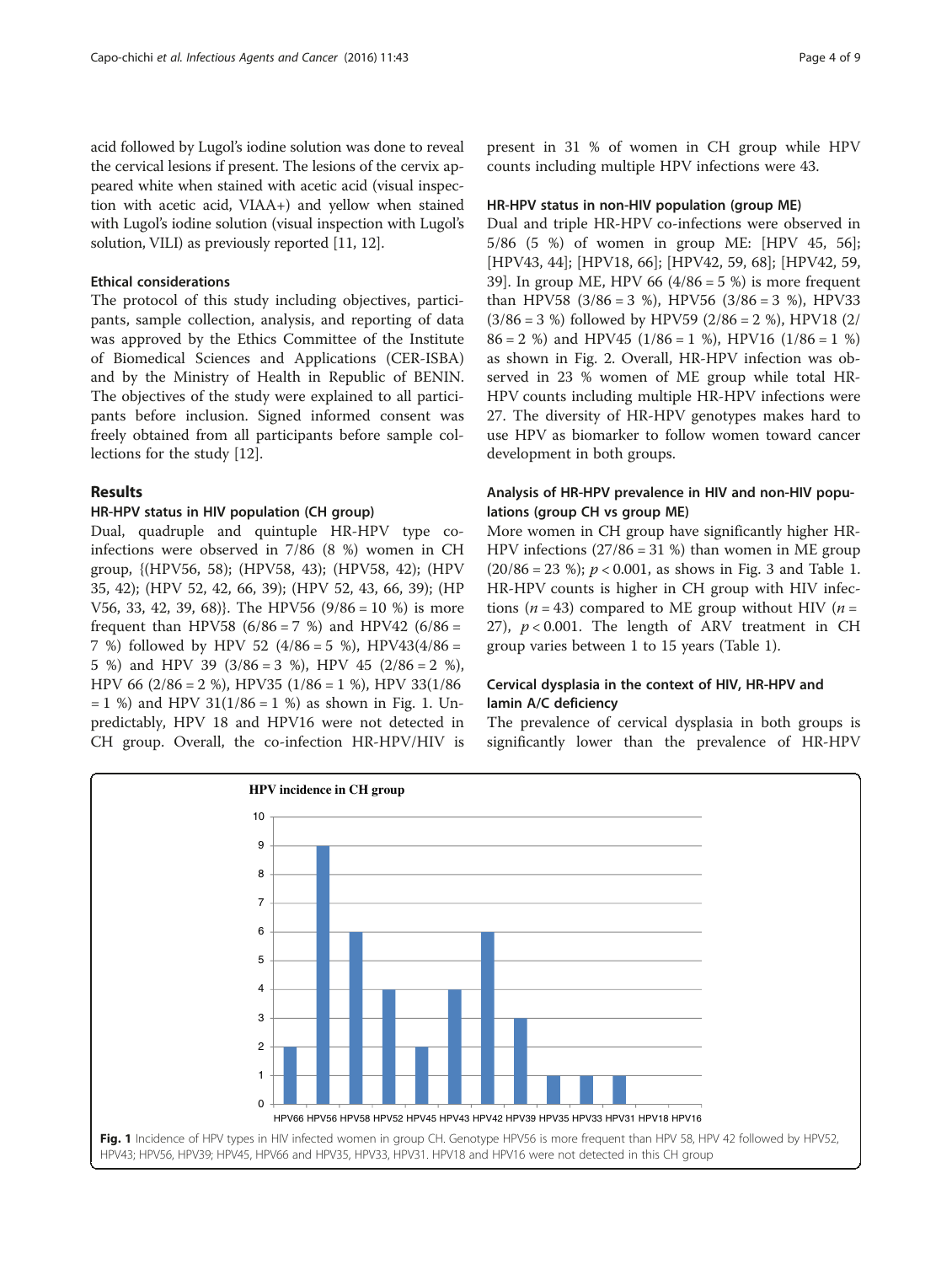<span id="page-4-0"></span>

infections and it is opportune in this instance to evaluate the risk to develop cervical dysplasia with the deficiency in lamin A/C. An example of western blot performed with cell lysates derived from CUS samples in CH group is shown in Fig. [4](#page-5-0) with samples expressing lamin A/C and without lamin A/C. Sample A1 expresses lamin A/C while samples C1 and C2 have totally lost the expression of lamin A/C. Samples C1 and C2 have more risk to develop cervical cancer regardless of HIV and HR-HPV status. Multiple HR-HPV co-infections were most observed in women with low lamin A/C or no lamin A/C along with cervical lesions (Figs. [5](#page-6-0) and [6](#page-6-0)).

In CH group cervical dysplasia was observed in 4/86 (5 %) of women living with HIV. We observed low grade cervical intraepithelial lesions (CIN-1) in one woman (52 years old) with co-infections HIV/HPV58 and HPV43; high grade lesions (CIN-2) in one woman (49 years old) with co-infections HIV/HPV52, HPV43,

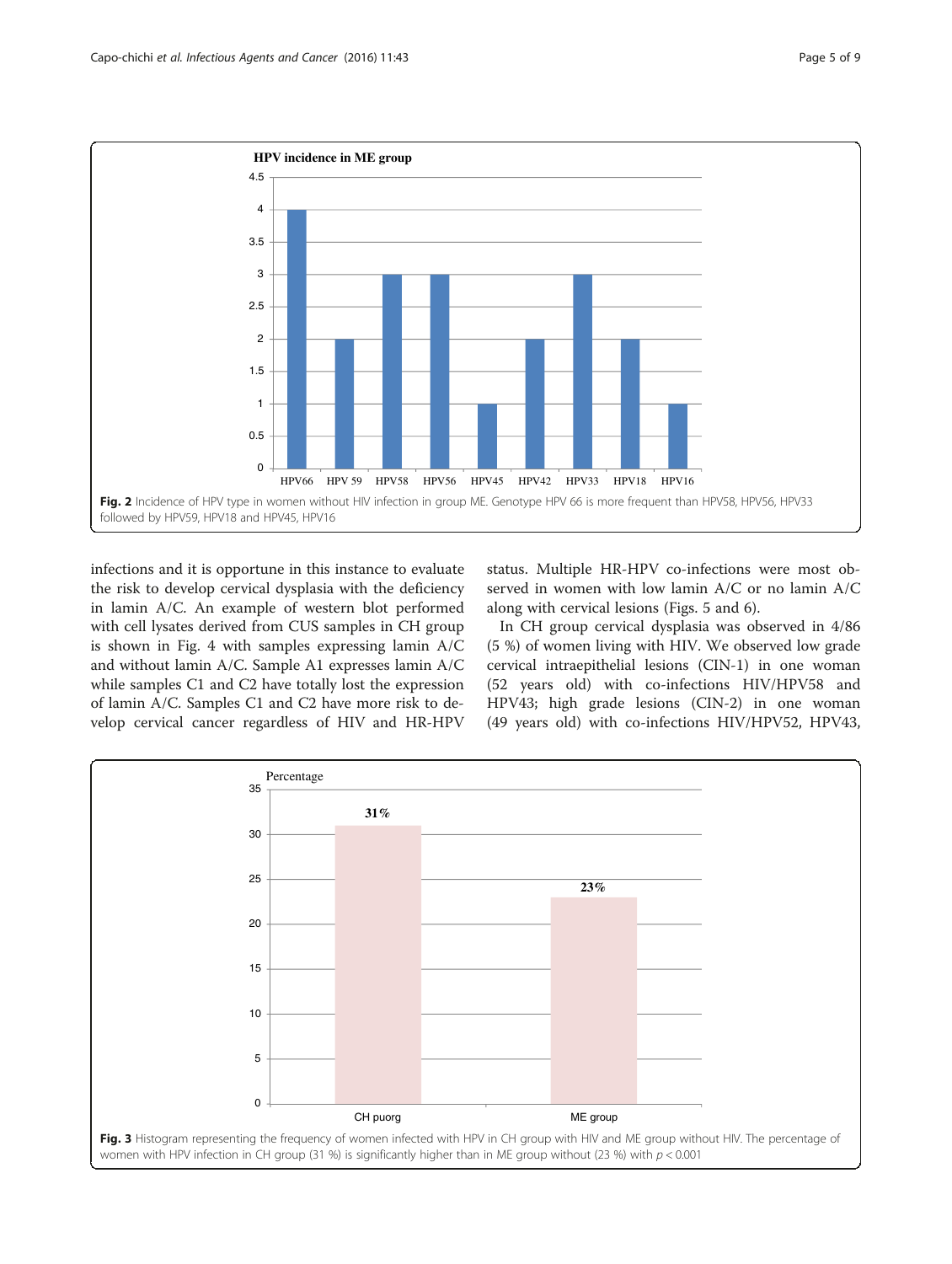| CH group        |                                                                            |  |              | ME group                |                                                 |  |    |
|-----------------|----------------------------------------------------------------------------|--|--------------|-------------------------|-------------------------------------------------|--|----|
|                 | Lamin A/C ( $n = 86$ ) Women with HPVs Cervical lesions Years with ARV (y) |  |              | Lamin A/C               | Women with HPVs Cervical lesions Years with ARV |  |    |
| Normal $N = 34$ | $9(10\%)$                                                                  |  | $1-13$ years | Normal $N = 35$ 5 (6 %) |                                                 |  | No |
| Low $N = 22$    | 7 (8 %)                                                                    |  | 1-9 years    | Low $N = 21$            | $3(3\%)$                                        |  | No |
| Absent $N = 30$ | 11(13%)                                                                    |  | $1-15$ years | absent $N = 30$         | $12(14\%)$                                      |  | No |
| Total $N = 86$  | 31 %                                                                       |  | $1-15$ years | $N = 86$                | 23 %                                            |  | Nο |

<span id="page-5-0"></span>**Table 1** Summary of ARV treatment, lamin A/C, HPV and cervical lesions in CH and MF groups

Table representing the frequency of HPV infection in antiretroviral (ARV) treated women (CH group) and non HIV infected control (ME group). The HPV frequency does not correlate with cervical lesions

HPV 66 and HPV39; condylomatous epithelial lesions in one woman (26 years old) with co-infections HIV/ HPV56, HPV33, HPV42, HPV39 and HPV68; condylomatous epithelial lesions in one woman (28 years old) with co-infections HIV/HPV HPV35 and HPV42. One woman with co-infections HIV/HPV52, HPV42, HPV66 and HPV39 has not developed cervical lesions at the time of CUS collection as shown in Fig. [5.](#page-6-0) The silencing of lamin A/C is observed in 34 % of group CH and this put them at risk to develop cervical dysplasia in the future. All 4 women with cervical lesions in CH group have lost the expression of lamin A/C at the time of CUS collections associated with co-infection HIV/multiple HR-HPVs. Conversely not all HIV/multiple HR-HPV co-infections developed cervical lesions at the time of sample collection. The histogram integrating lamin A/C, HR-HPV and cervical lesions data in CH group infected with HIV is shown in Fig. [5](#page-6-0) and verified that cervical lesions are more associated to the deficiency of lamin A/C than to HR-HPV infection.

In ME group without HIV infection, one woman with HPV18 has developed cervical dysplasia (CIN I) at the time of sample collection (1/86 or 1 %) associated to the loss of lamin A/C. All other women with HPV infection



have not developed cervical lesions at the time of sample collection but the silencing of lamin A/C is observed in 34 % of them and this put them at risk to develop cervical dysplasia in the future (Fig. [6](#page-6-0)). Table 1 represents the prevalence of HR-HPV infection among antiretroviral (ARV) treated women (CH group) and non HIV infected control (ME group) and shows that HR-HPV infection is not always associated with cervical lesions.

When considering the subgroup with lamin A/C deficiency, the prevalence of HR-HPV infection in CH group is 13 % while the prevalence of HR-HPV infection in ME group is14% as shown in table; the difference was not significant. In both groups the absence of lamin A/C is a suitable prognostic factor for the risk to develop cervical cancer in the future.

# Two years follow-up of the women participating in this study

Both groups are under the supervision of gynecologists and are advised to perform CUS or colposcopy once a year. We recalled all women investigated after our first analysis in Mai 2014 for a 2 years follow-up in June 2016. Among the CH group, no new cases of cervical dysplasia were reported; unexpectedly the woman with co-infections HIV/HPV52, HPV42, HPV66 and HPV39 with no cervical lesions at the time of CUS collection did not develop cervical lesions 2 years later but did clear out all HPV genotypes as shown by gel photo in Fig. [7](#page-7-0) (CUS FCU-177) along with negative control (CUS FCU-176). The 26 years old woman with quintuple HR-HPV (HPV56, HPV33, HPV42, HPV39 and HPV68) and condylomatous lesions is still receiving ARV treatment and is in good health. All other women are still receiving ARV treatment for free and are in good health. Among the ME group, one woman with HPV and no lamin A/C developed cervical lesions and two women with no HPV but with total absence of lamin A/C developed cervical lesions and were treated by the gynecologist. Sample numbers are scrambled and could not be traced to the patients.

# **Discussion**

HR-HPV genotypes fluctuate in each country and environment as well as the association of HIV/HR-HPV co-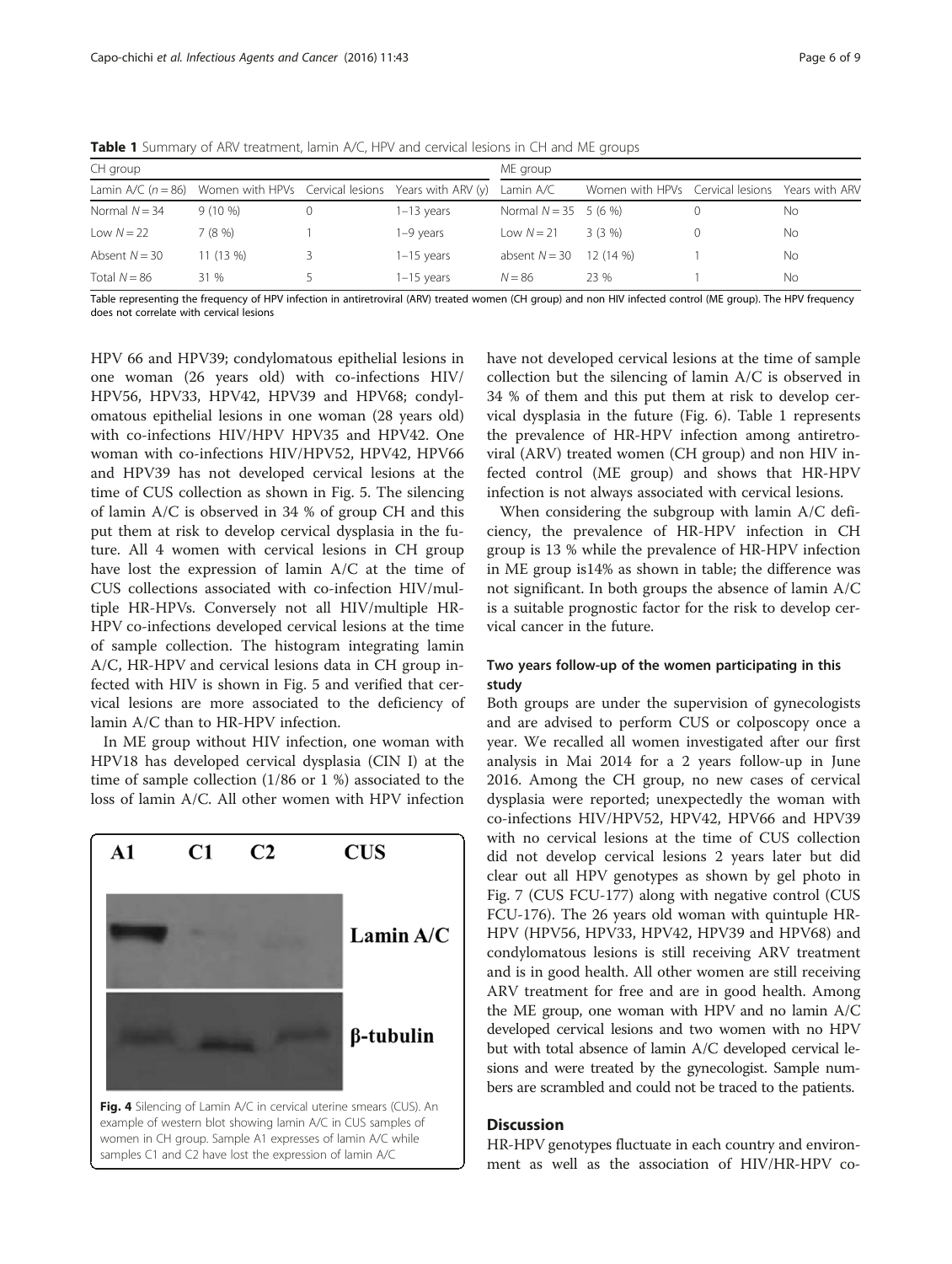<span id="page-6-0"></span>

infections to cervical dysplasia or cervical cancer [[1](#page-8-0), [3](#page-8-0), [12](#page-8-0)]. Our study in the south of BENIN shows that HPV56 is predominant among women leaving with HIV and is more frequent than HPV 58 and HPV42 and HPV 66. Among women in control ME group with no HIV infection, the HPV 66 is predominant and is more frequent than HPV58, HPV56.

In study done in Democratic Republic of the Congo (Kinshasa) the most common HR-HPV types among HIV-positive women were HPV68, HPV35, HPV52 and

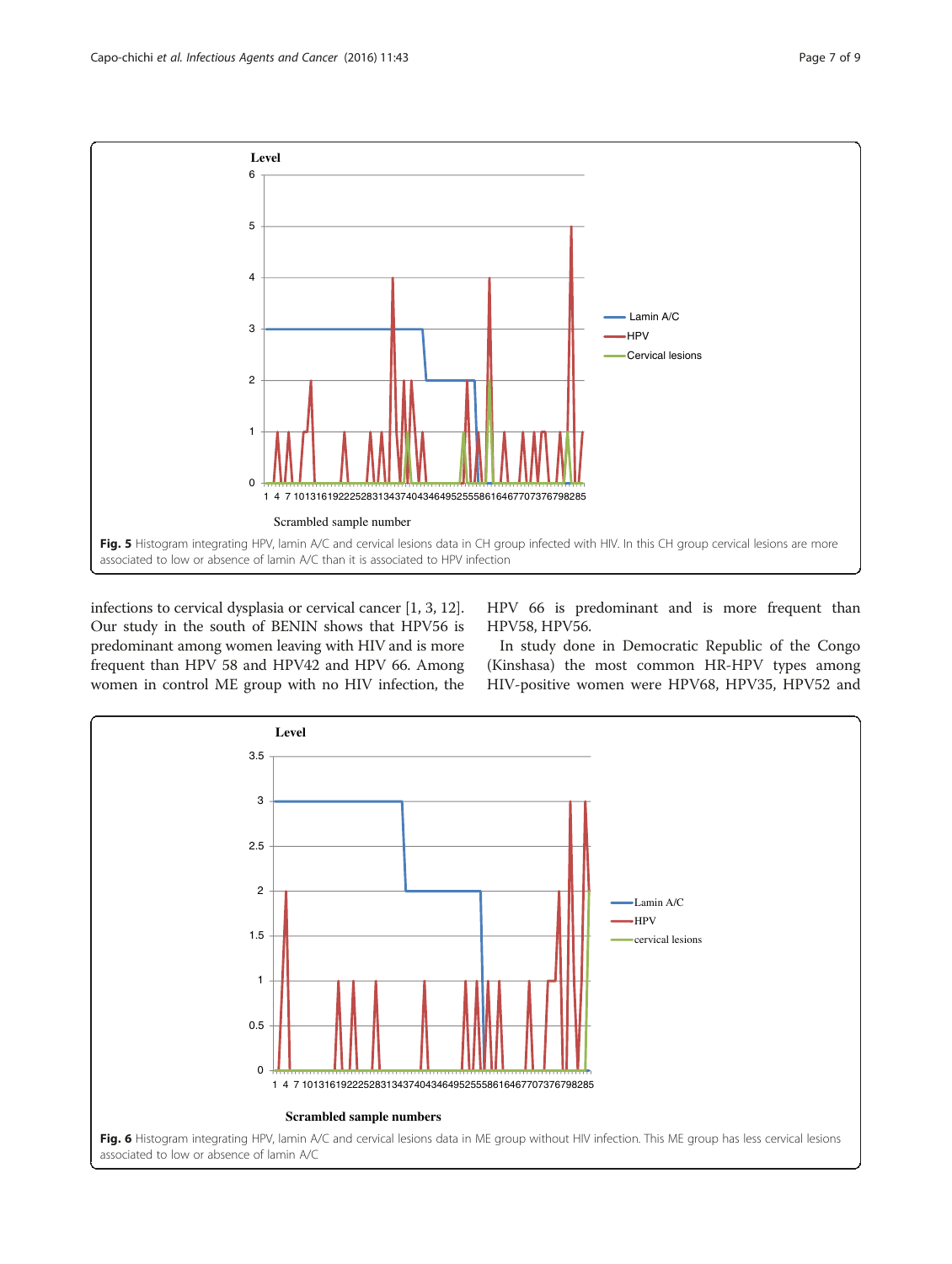<span id="page-7-0"></span>

HPV16. Among women with negative/unknown HIV status, the most common HR-HPV types were HPV52, HPV35 and HPV18 as reported [[1](#page-8-0)]. In southwest China (Yunnan) the most common HR-HPV types in women infected with HIV were HPV52, HPV58, HPV18, HPV16, and HPV33 as reported [\[4](#page-8-0)]. In Thailand the most common HR-HPV types in the population were HPV72, HPV52, HPV62, and HPV16 [\[3\]](#page-8-0).

Although HR-HPV infections are more frequent in CH group with HIV (Fig. [4\)](#page-5-0), not all women infected with HR-HPV will develop cervical dysplasia or cancer (Figs. [5](#page-6-0) and [6\)](#page-6-0) and it is opportune to integrate other cancer biomarkers with HR-HPV analyses to efficiently predict the risk to develop cervical dysplasia independently to viral infection. The discrepancy between the low rate of cervical intra epithelial lesions and the high rate of HR-HPV infections is striking in CH group and is an indicator that the evaluation of HR-HPV genotypes solely is not sufficient to define the risk to develop cervical lesions in women living with HIV and under efficient ARV treatment. The early detection of cervical lesions in women with HIV allowed the gynecologist to apply cryotherapy for these women.

Aside of viral integration into the genome, nuclear protein anomalies and chromosomal instabilities occur to initiate tumor formation and progression [\[14](#page-8-0)–[17\]](#page-8-0). The deficiency of lamin A/C was already demonstrated in several studies to be a reliable prognostic factor for cervical, ovarian, breast, prostate, gastro-intestinal, colon cancers and neuroblastoma [\[11](#page-8-0), [12](#page-8-0), [14](#page-8-0)–[21](#page-8-0)]. In BENIN, cervical

cancer ranked number one among women infected with HIV but appreciative to the efficacy of ARV treatments received in CH group the prevalence of cervical dysplasia is not enormous as predicted by studies based on HR-HPV infection rate [\[8, 13\]](#page-8-0). HPV did clear out from some women without triggering cervical lesions as shown reported by our 2-year follow-up periods.

Although the prevalence of HPV infection is significantly higher in the CH group, the frequency of HR-HPV infection adjusted to the deficiency of lamin A/C is not significantly different in both groups investigated making this assessment more predictable of the risk to develop cervical cancer in the future. Due to the diversity of virus types involved in cervical cancer development and progression, we recommend to investigate further more molecular biomarkers in living individual for the screening and prevention of cervical cancer rather than taking solely into consideration HR-HPV infection rate especially in African countries.

### Conclusion

Women living with HIV are more sensitive to multiple HR-HPV infections but not all HR-HPV infections generate cervical dysplasia. The effectiveness of antiretroviral therapy in CH group may reduce significantly the frequency of cervical dysplasia although it has no influence on the prevalence of HR-HPV/HIV co-infection. Lamin A/C should always be used as biomarker for cervical cancer screening associated to HR-HPV genotypes in African countries to not skip women who develop cervical dysplasia independently of HR-HPV infections.

#### Abbreviations

ARV, Anti-retroviral; CUS, cervical uterine smears; EDTA, Ethylenediaminetetraacetic acid (EDTA); HIV, Human immunodeficiency Virus; HPV, Human Papilloma Virus; HR-HPV, high risk Human Papilloma Virus; HRP, Horseradish Peroxidase; KCl, potassium chloride; NaCl, Sodium chloride; NaF, sodium fluoride; NaN<sub>3</sub>, Sodium azide; PBS, phosphate Buffered Saline; PMSF, Phenyl-Methyl-Sulfonyl Fluoride; SDS, sodium dodecyl sulfate; TBS, Tris Buffer Saline; TBST, Tris Buffer Saline plus Tween-20; Tris-HCl, Tris-Hydrochloride

### Acknowledgments

We thank Dr. Georges Offrin MD; Nurse WANOU Sylvia and their colleagues in the Gynecology/obstetric service, Hospital Mènontin as well as Nurse AGBODJELOU BOURAIMA Latifatou and her colleagues in the Gynecology/ obstetric service, of National University Hospital (CNHU-HKM) for their efforts in CUS sample collections. We thank Pr. LALEYE Anatole, director of ISBA for allowing us to use his cytogenetics lab equipment. We thank the radiology Crew of CNHU-HKM for their help throughout our research investigation. We address special thanks to Pr. SINSIN A. Brice, Rector of the University Abomey-Calavi (UAC) in BENIN and all the staff members of UAC for their constant encouragement and support for all our innovative projects towards cancer research in Benin. We also thank our colleagues (Dr. Xu Xiang-Xi, Smith R. Elizabeth and Moore Robert) of Ovarian Cancer Program at the Sylvester Cancer Center, Miller Medical School at the University of Miami, Florida, USA for their collaboration and support.

#### Funding

We do not have actual funding but this research was supported by collaboration efforts between researchers of the Unit of Biochemistry and